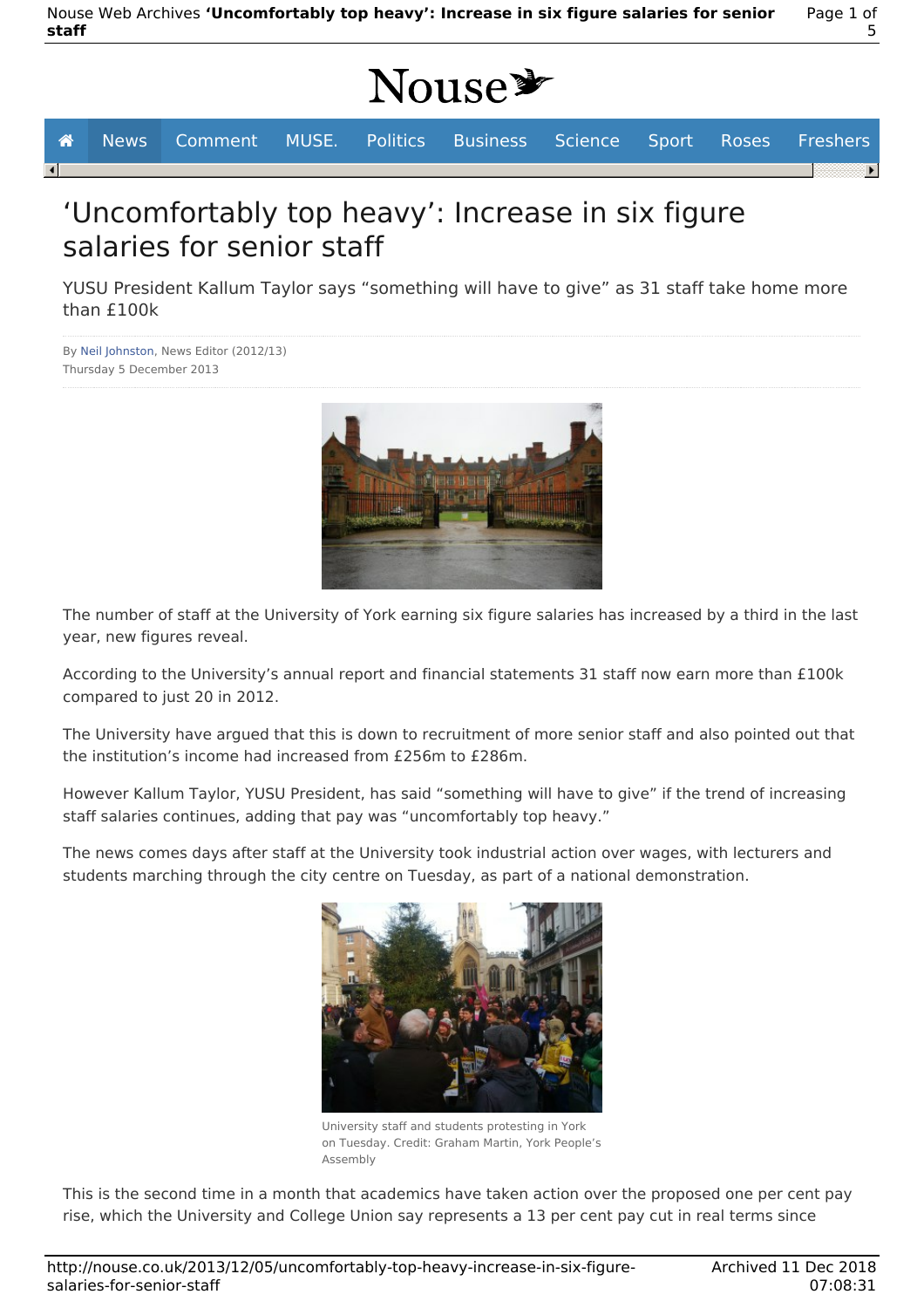#### Nouse Web Archives **'Uncomfortably top heavy': Increase in six figure salaries for senior staff** Page 2 of 5

October 2008.

The number of staff earning between £100,000–£109,999 has nearly doubled, increasing from nine to 16 while there is an extra member of staff earning £130,000–£139,999 and one member of staff more than last year earning between £140,000–£149,999.

This is in addition to a slight increase in the salary of the Vice-Chancellor from £226,600 to £231,016. Including pension contributions the V-C took home £276,951 this year.

Kallum Taylor said the pay rises were symptomatic of the sector and unacceptable: "It's hard to criticise York here without also criticising the rest of the sector which is, as a collective, driving up rates for those at the 'top'. Clearly across the board the distribution of pay is uncomfortably top heavy – especially as the earnings of lecturers, cleaners, administrators, estates staff and technicians have declined in real terms by nearly 15% in the last 5 years. It's one rule for the few, and another rule for the many. This is one of the reasons why we supported the last two sets of industrial action. If trends like this continue, something will have to give."

A spokesperson for the University of York defended the salary increases: "The number of staff earning more than £100k increased from 20 in July 2012, to 31 in July 2013. This was due to a combination of recruitment of senior academic staff to the University and increases in individual staff salaries which brought a number of individuals over the £100k threshold.

They added: "At the same time, it should be noted that the University's total income increased from £256m to £286m.

"The University benchmarks its salaries against competitor institutions. The salaries paid to senior academic and other staff are on average in line with those of its competitors, as a brief glance at their accounts will show."

#### Follow @NeilJohnston29



### 16 comments

SHA

5 Dec '13 at 9:50 pm

A Report

"This is in addition to a slight increase in the salary of the Vice-Chancellor from £226,600 to £231,016. Including pension contributions the V-C took home £276,951 this year."

Which VC? I notice the new VC has finally been spotted around campus, over 2 months since term started. Any idea what the hold up in his start was?

| Matt Sharp                                                                                                                              | 6 Dec '13 at 4:07 pm |  |  |
|-----------------------------------------------------------------------------------------------------------------------------------------|----------------------|--|--|
| @SHA<br>The new VC isn't due to start officially until January:<br>http://www.york.ac.uk/news-and-events/news/2013/new-vice-chancellor/ |                      |  |  |
|                                                                                                                                         | <b>A</b> Report      |  |  |
| Unimpressed                                                                                                                             | 7 Dec '13 at 1:01 pm |  |  |
| perhaps time for a 12 to 1-style motion across universities in the UK http://tinyurl.com/kxuhkzb                                        |                      |  |  |

http://nouse.co.uk/2013/12/05/uncomfortably-top-heavy-increase-in-six-figuresalaries-for-senior-staff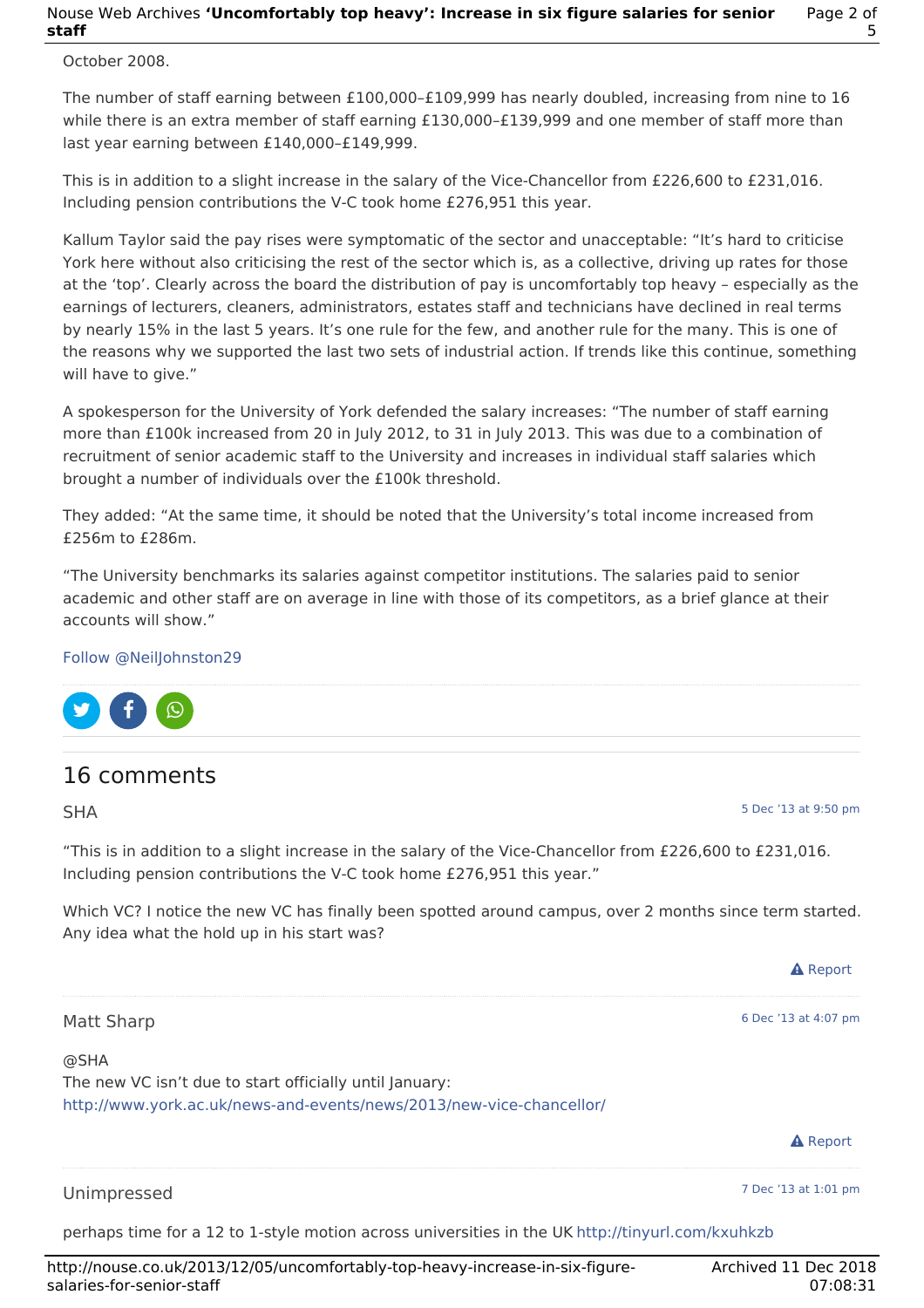| it would only work if all universities adopted it though, as the best talent would gravitate to those unis<br>that pay most.      |                        |
|-----------------------------------------------------------------------------------------------------------------------------------|------------------------|
|                                                                                                                                   | <b>A</b> Report        |
| <b>SHA</b>                                                                                                                        | 9 Dec '13 at 1:29 pm   |
| @Matt Sharp                                                                                                                       |                        |
| Thanks for the info, I was unaware of that. Jane Grenville seems to have been doing a good job as acting<br>VC in the meantime :) |                        |
|                                                                                                                                   | <b>A</b> Report        |
| El Tone                                                                                                                           | 12 Dec '13 at 12:35 am |
| I'm glad Kallum Taylor has finally spoken out, now things with definitely change!                                                 |                        |
|                                                                                                                                   | <b>A</b> Report        |
| Justice                                                                                                                           | 28 Mar '18 at 5:14 am  |
| THX that's a great anserw!                                                                                                        |                        |
|                                                                                                                                   | <b>A</b> Report        |
| Henrietta                                                                                                                         | 3 Apr '18 at 12:53 am  |
| That's the smart thnnikig we could all benefit from.                                                                              |                        |
|                                                                                                                                   | <b>A</b> Report        |
| Elyza                                                                                                                             | 17 Jul '18 at 9:43 pm  |
| baufinanzierung zinsen                                                                                                            |                        |
|                                                                                                                                   | <b>A</b> Report        |
| Jakayla                                                                                                                           | 13 Sep '18 at 5:08 pm  |
| kreditvergleich deutschland                                                                                                       |                        |
|                                                                                                                                   | <b>A</b> Report        |
| Anjii                                                                                                                             | 5 Oct '18 at 3:04 am   |
| http://kreditrechnerco.info/index.html                                                                                            |                        |
|                                                                                                                                   | <b>A</b> Report        |
| <b>Stella</b>                                                                                                                     | 12 Oct '18 at 12:18 pm |
| car insurance Washington NC                                                                                                       |                        |
|                                                                                                                                   | <b>A</b> Report        |
|                                                                                                                                   |                        |

5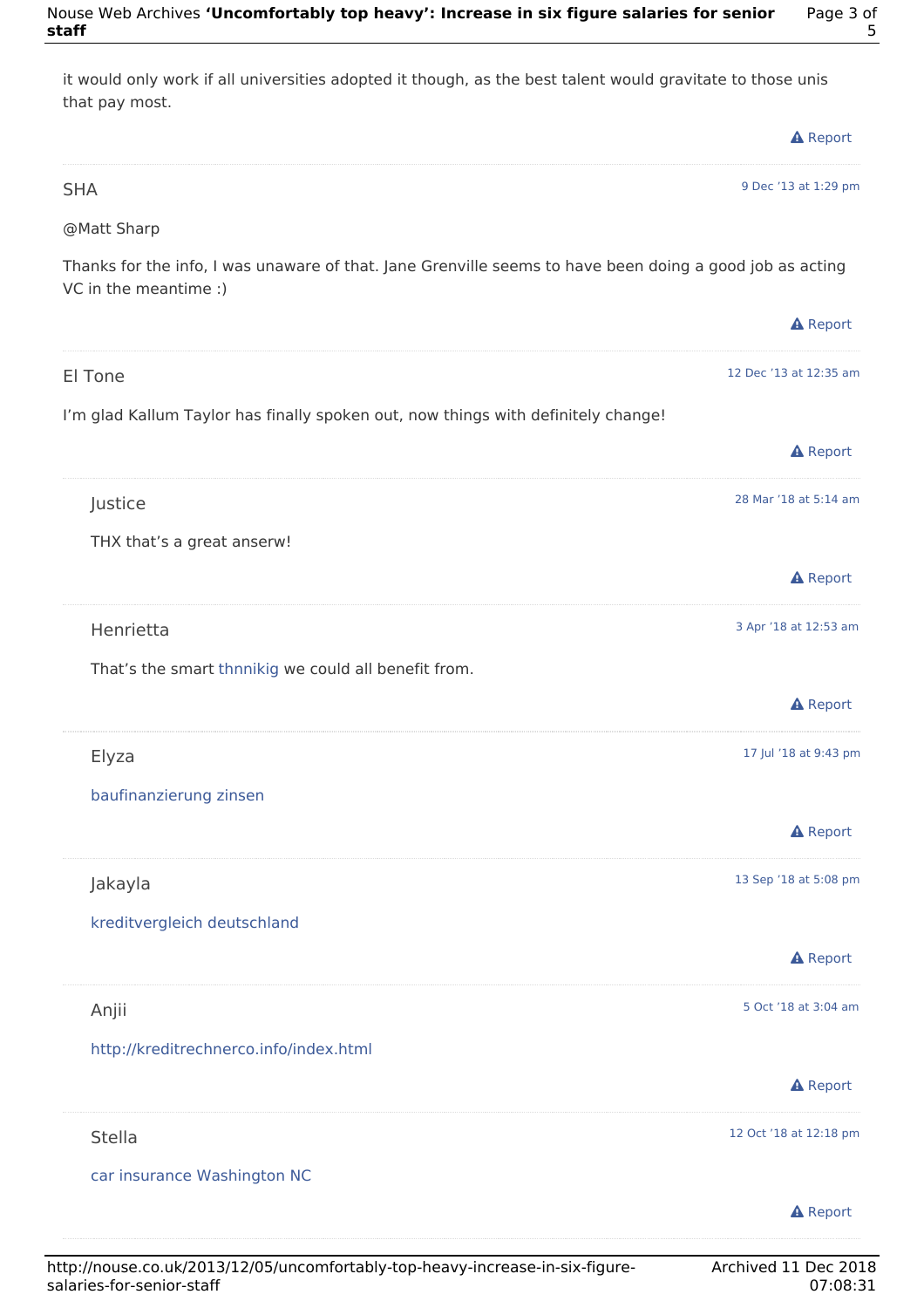

| 1. What is the difference between tax evasion and tax avoidance?<br>2. Penalty for submitting work up to an hour late halved<br>3. Study reveals spending habits of students<br>4. Academic censorship at Reading University<br>5. Massive power cut hits homes and train station |
|-----------------------------------------------------------------------------------------------------------------------------------------------------------------------------------------------------------------------------------------------------------------------------------|
|                                                                                                                                                                                                                                                                                   |
|                                                                                                                                                                                                                                                                                   |
|                                                                                                                                                                                                                                                                                   |
|                                                                                                                                                                                                                                                                                   |
|                                                                                                                                                                                                                                                                                   |
| 6. YUSU to hold referendum on policy of supporting second EU referendum                                                                                                                                                                                                           |

#### Write for Nouse News

Get in touch with the editors

Join the Facebook group

#### More in News

Penalty for submitting work up to an hour late halved

Massive power cut hits homes and train station

YUSU to hold referendum on policy of supporting second EU referendum

5